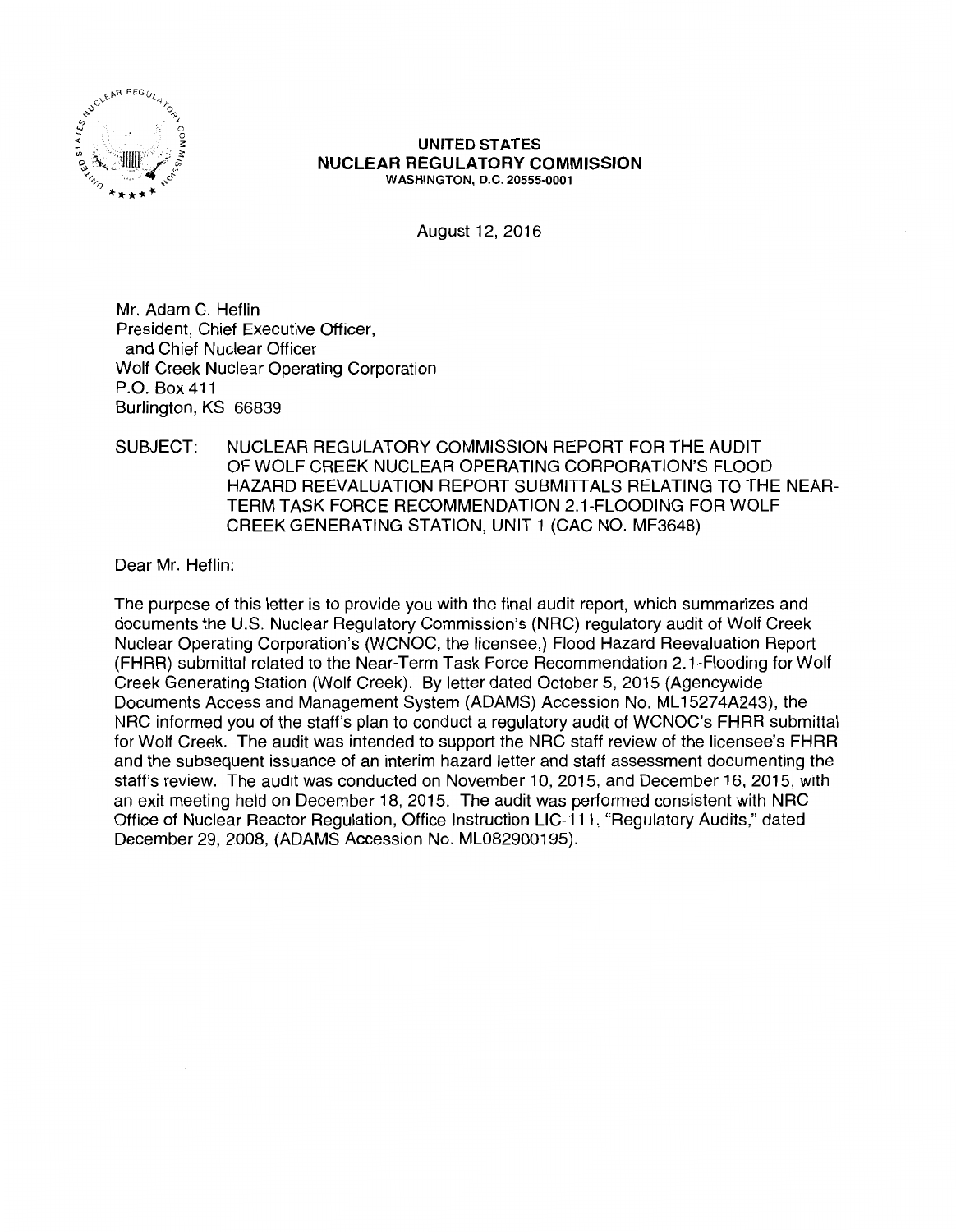A. Heflin - 2 -

If you have any questions, please contact me at (301) 415-1056 or by e-mail at Lauren.Gibson@nrc.gov.

Sincerely,

Lauren Kete Gibson

Lauren K. Gibson, Project Manager Hazards Management Branch Japan Lessons-Learned Division Office of Nuclear Reactor Regulation

Docket No. 50-482

Enclosure: Audit Report

cc w/encl: Distribution via Listserv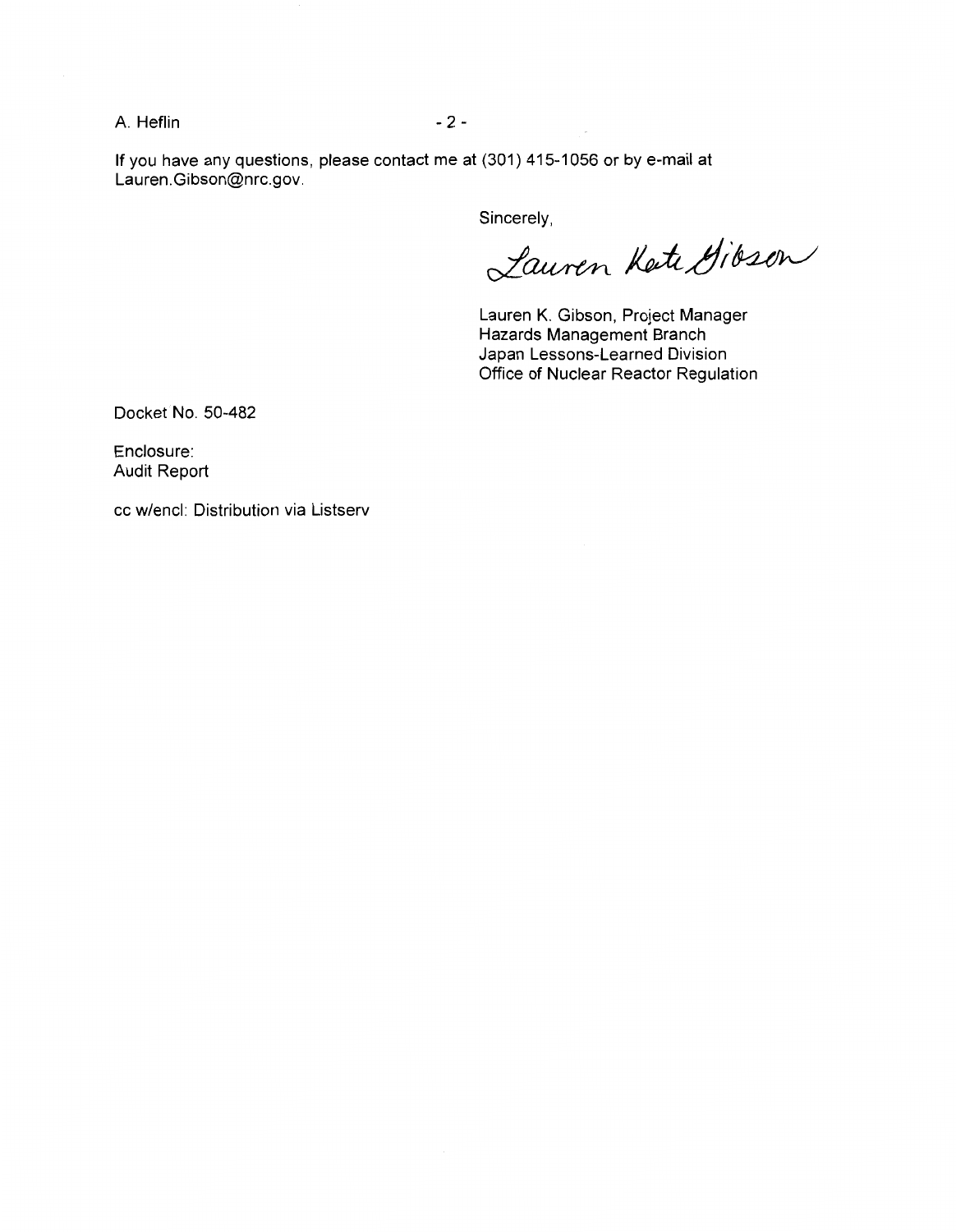

#### **UNITED STATES NUCLEAR REGULATORY COMMISSION**  WASHINGTON, D.C. 20555-0001

# NUCLEAR REGULATORY COMMISSION REPORT FOR

## THE AUDIT OF WOLF CREEK NUCLEAR OPERATING CORPORATION'S

# FLOOD HAZARD REEVALUATION REPORT SUBMITTALS

## RELATING TO THE NEAR-TERM TASK FORCE RECOMMENDATION 2.1-FLOODING FOR:

## WOLF CREEK GENERATING STATION, UNIT 1

## BACKGROUND AND AUDIT BASIS:

By letter dated March 12, 2012, the U.S. Nuclear Regulatory Commission (NRC) issued a request for information to all operating power reactor licensees and holders of construction permits in active or deferred status, pursuant to Title 10 of the Code of Federal Regulations (10 CFR), Section 50.54(f) "Conditions of license" (hereafter referred to as the "50.54(f) letter"). The request was issued in connection with implementing lessons-learned from the 2011 accident at the Fukushima Dai-ichi nuclear power plant, as documented in The Near-Term Task Force Review of Insights from the Fukushima Dai-ichi Accident. Recommendation 2.1 in that document recommended that the staff issue orders to all licensees to reevaluate seismic and flooding for their sites against current NRC requirements and guidance. Subsequent Staff Requirements Memoranda associated with Commission Papers SECY 11-0124 and SECY-11- 0137, instructed the NRC staff to issue requests for information to licensees pursuant to 10 CFR 50.54(f).

By letter dated March 10, 2014, Wolf Creek Nuclear Operating Corporation (WCNOC, the licensee) submitted its Flood Hazard Reevaluation Reports (FHRRs) for Wolf Creek Nuclear Generating Station, Unit 1 (Wolf Creek) (Agencywide Documents Access and Management System (ADAMS) Accession No. ML 14077 A280). The licensee supplemented this letter in response to requests for additional information by letters dated May 20, 2015 (ADAMS Accession No. ML 15147A516) and February 23, 2016 (ADAMS Accession No. ML 16061A256). The licensee revised its FHRR by letter dated January 19, 2016 (ADAMS Accession No. ML 16032A 190). The NRC is in the process of reviewing the aforementioned submittals and has completed a regulatory audit of WCNOC to aid in its review of licensees' FHRR. This audit summary was completed using the guidance in NRC Office of Nuclear Reactor Regulation, Office Instruction LIC-111, "Regulatory Audits," dated December 29, 2008, (ADAMS Accession No. ML082900195).

## AUDIT LOCATION AND DATES:

The audit was completed over three sessions via teleconference and/or webinar over a period of 2 months and is described below: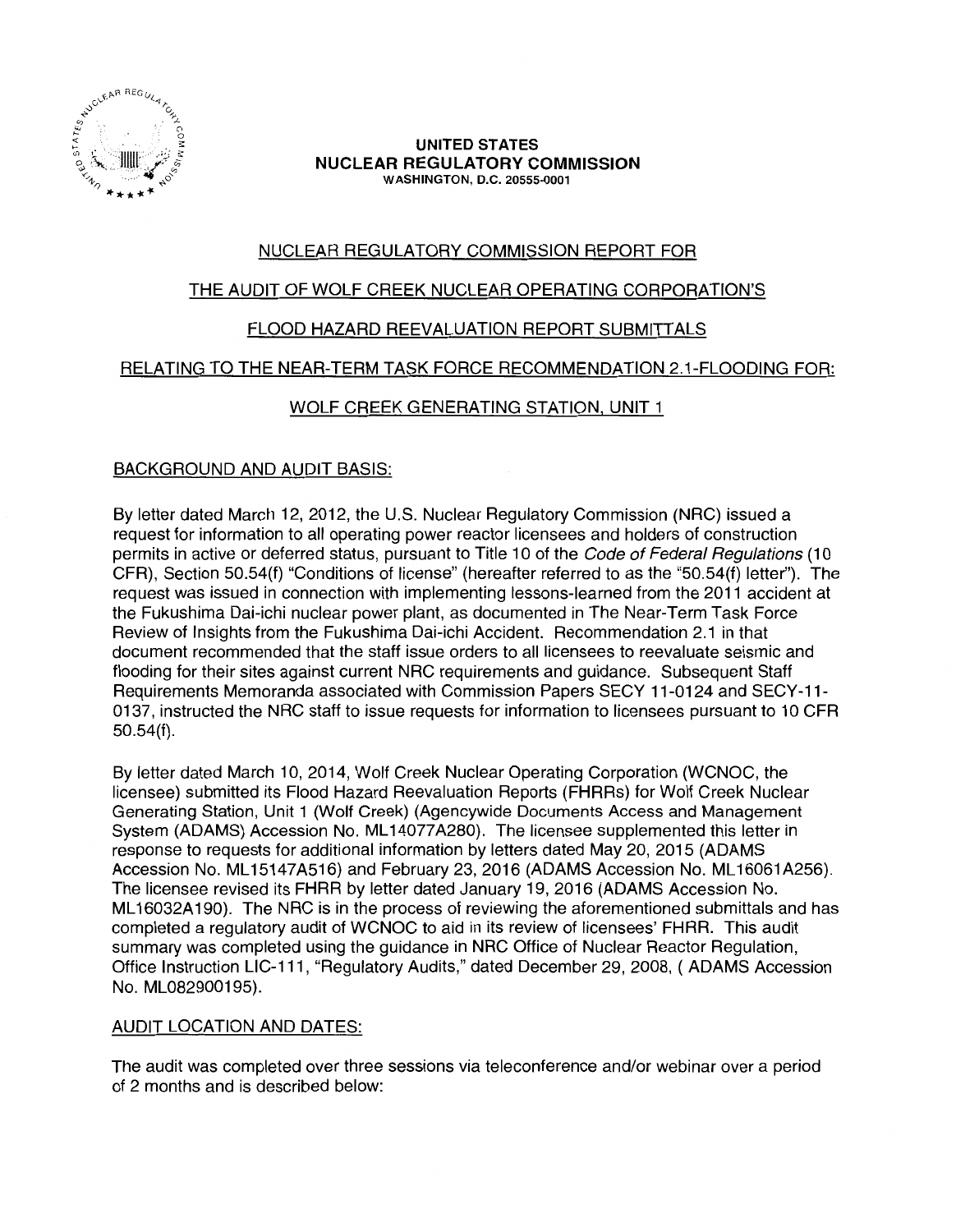- November 10, 2015 from 1:00 pm to 3:00 pm  $-$  webinar session
- December 16, 2015 from 11 :00 am to 12:00 pm teleconference session
- December 18, 2015 from 2:00 pm to 2:30 pm teleconference session

#### AUDIT TEAMS:

| <b>Title</b>                      | <b>Team Member</b>     | Organization                   |
|-----------------------------------|------------------------|--------------------------------|
| Team Leader, NRR/JLD              | <b>Anthony Minarik</b> | <b>NRC</b>                     |
| Branch Chief, NRO/DSEA            | Aida Rivera-           | <b>NRC</b>                     |
|                                   | Varona                 |                                |
| <b>Technical Manager</b>          | <b>Richard Lugo</b>    | <b>NRC</b>                     |
| <b>Technical Lead</b>             | Nebiyu Tiruneh         | <b>NRC</b>                     |
| <b>Technical Support (NRC)</b>    | Rajiv Prassad          | Pacific Northwest National Lab |
|                                   |                        | (PNNL)                         |
| <b>Technical Support (NRC)</b>    | Nancy Boyd             | <b>PNNL</b>                    |
|                                   |                        |                                |
| <b>Supervisor Engineering</b>     | <b>Brian Schaefer</b>  | Wolf Creek Nuclear Operating   |
|                                   |                        | Corporation (WCNOC)            |
| <b>Regulatory Affairs Manager</b> | Cindy Hafenstine       | <b>WCNOC</b>                   |
| <b>Supervisor Licensing</b>       | <b>Bill Muilenburg</b> | <b>WCNOC</b>                   |
| Superintendent of Outage          | <b>Bob Kopecky</b>     | <b>WCNOC</b>                   |
| <b>Licensing Engineer</b>         | Nicole Good            | <b>WCNOC</b>                   |
| <b>Technical Support (WCNOC)</b>  | Jamie Dababneh         | <b>Rizzo Associates</b>        |
| <b>Technical Support (WCNOC)</b>  | Mark Moenssens         | <b>Rizzo Associates</b>        |
| <b>Technical Support (WCNOC)</b>  | Jeffrey Oskamp         | <b>Rizzo Associates</b>        |

### DOCUMENTS AUDITED:

Attachment 1 of this report details all the documents that were reviewed by the NRC staff, in part or in whole, as part of this audit. The documents were shared with the staff and destroyed following completion of the audit documentation. The documents, or portions thereof, that were used by the staff as part of the technical analysis and/or as reference in the completion of the staff assessment, were requested of the licensee as necessary (see "Exit Meeting" Section).

### AUDIT ACTIVITIES:

In general, the audit activities consisted mainly of the following actions:

- Review background information on site topography and geographical characteristics of the watershed
- Review site physical features and plant layout
- Understand the selection of important assumptions and parameters that would be the basis for evaluating the individual flood causing mechanisms described in the 50.54(f) letter
- Review model input/output files to computer files such as, the Hydrologic Engineering Center - Hydrologic Modeling System and FL0-2D, to have an understanding of how modeling assumptions were programmed and executed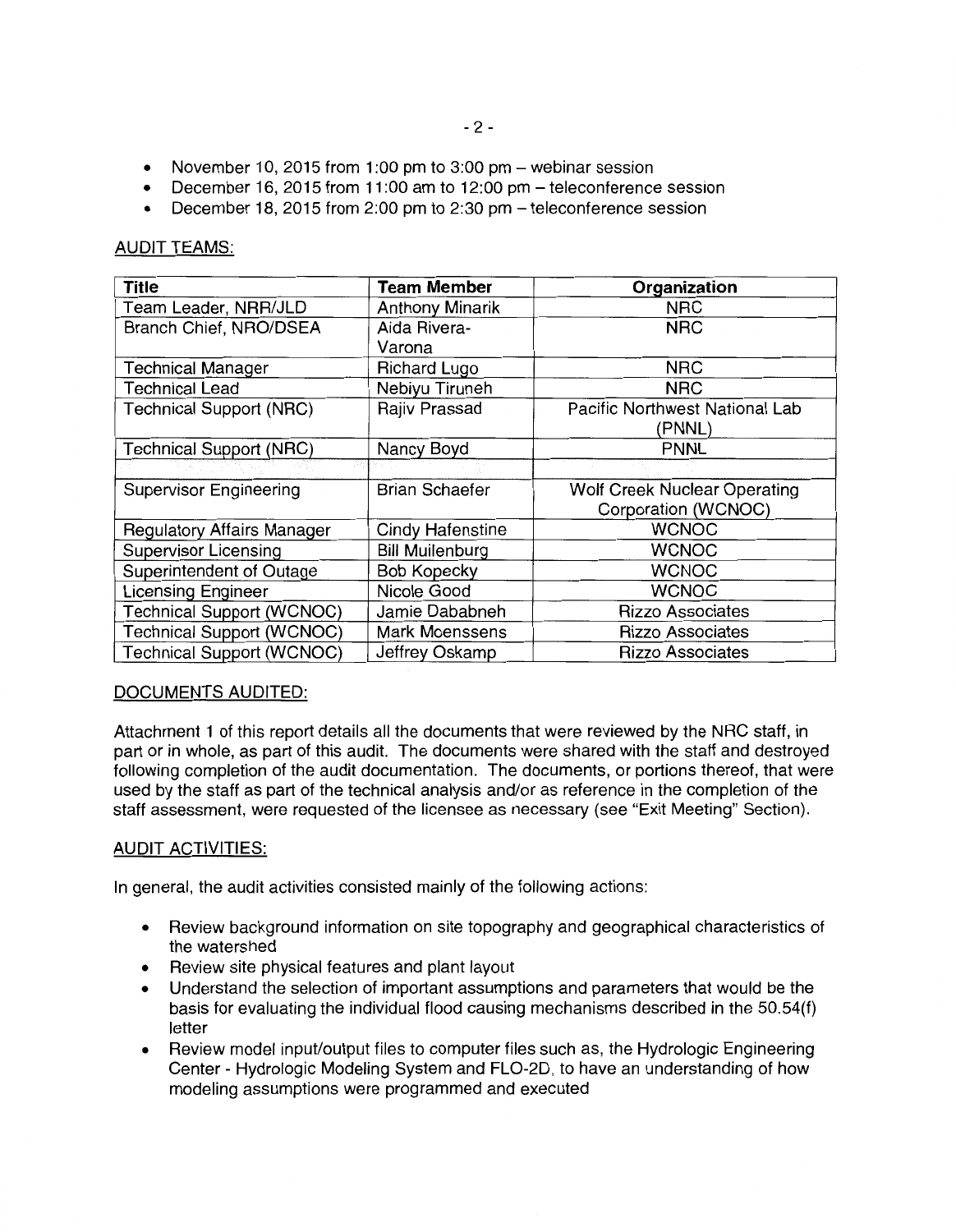Table 1 below provides more detail and summarizes specific technical topics (and resolution) of important items that were discussed and clarified during the audit. The items discussed in Table 1 may be referenced/mentioned in the staff assessment in more detail.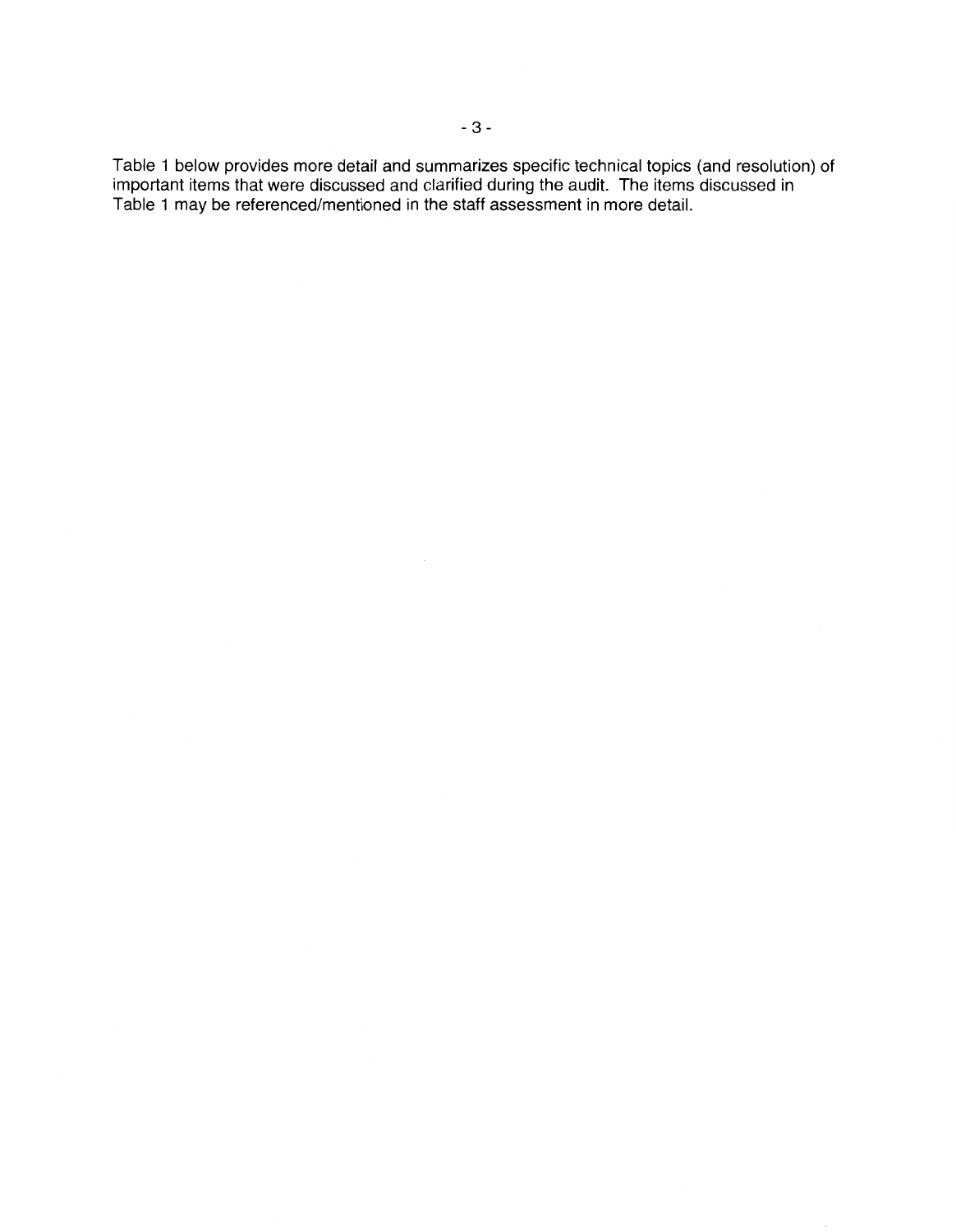| Info<br><b>Need</b><br>No. | <b>Information Need Description</b>                                                                                                                                                                                                                                                                                                                                                                                                                                                                                                                                                                                                                                                                                                                                                                                                                                                                                                                                                                                                                                                                                                                                                                                                                                                                                                          | <b>Post-Audit Status</b>                                                                                                                                                                                                                                                                                   |
|----------------------------|----------------------------------------------------------------------------------------------------------------------------------------------------------------------------------------------------------------------------------------------------------------------------------------------------------------------------------------------------------------------------------------------------------------------------------------------------------------------------------------------------------------------------------------------------------------------------------------------------------------------------------------------------------------------------------------------------------------------------------------------------------------------------------------------------------------------------------------------------------------------------------------------------------------------------------------------------------------------------------------------------------------------------------------------------------------------------------------------------------------------------------------------------------------------------------------------------------------------------------------------------------------------------------------------------------------------------------------------|------------------------------------------------------------------------------------------------------------------------------------------------------------------------------------------------------------------------------------------------------------------------------------------------------------|
| $\mathbf{1}$               | <b>Local Intense Precipitation</b><br>Background: The FHRR local intense precipitation<br>(LIP) analysis used the modeling<br>software FLO-2D to model flooding. The FHRR does<br>not provide any information on the Wolf Creek site<br>elevation dataset and how it was processed to<br>generate the FLO-2D model grid. The process of<br>transforming suitable terrain information into a model<br>representation is a critical step in the process of<br>developing an appropriate numerical model.<br>Insufficient resolution in spatial information used to<br>construct the Digital Terrain Model (DTM) may<br>obscure features (e.g., a cinder block wall) that might<br>obstruct flow. Even if these features are identified in<br>the DTM, they may be obscured in the process of<br>remapping the DTM to the FLO-2D grid (e.g., potential<br>flow paths or connections and obstruction to these<br>flowpaths smaller than the FLO-2D grid cell size can<br>be misrepresented). Where overhangs exist, the<br>elevations in spatial data may reflect the elevation of<br>the overhang and not the ground.<br>Request: Please provide a description of the process<br>used to develop and validate the FLO-2D grid. The<br>description should include sufficient detailed<br>discussion of (1) any flowpaths and obstructions in the | The response is adequate - request for additional information (RAI) closed. (RAI<br>response letter dated May 20, 2015, was submitted on docket).<br>The licensee provided details regarding the processing of topographic data for the<br>FLO-2D model and inclusion of the effects of sub-grid features. |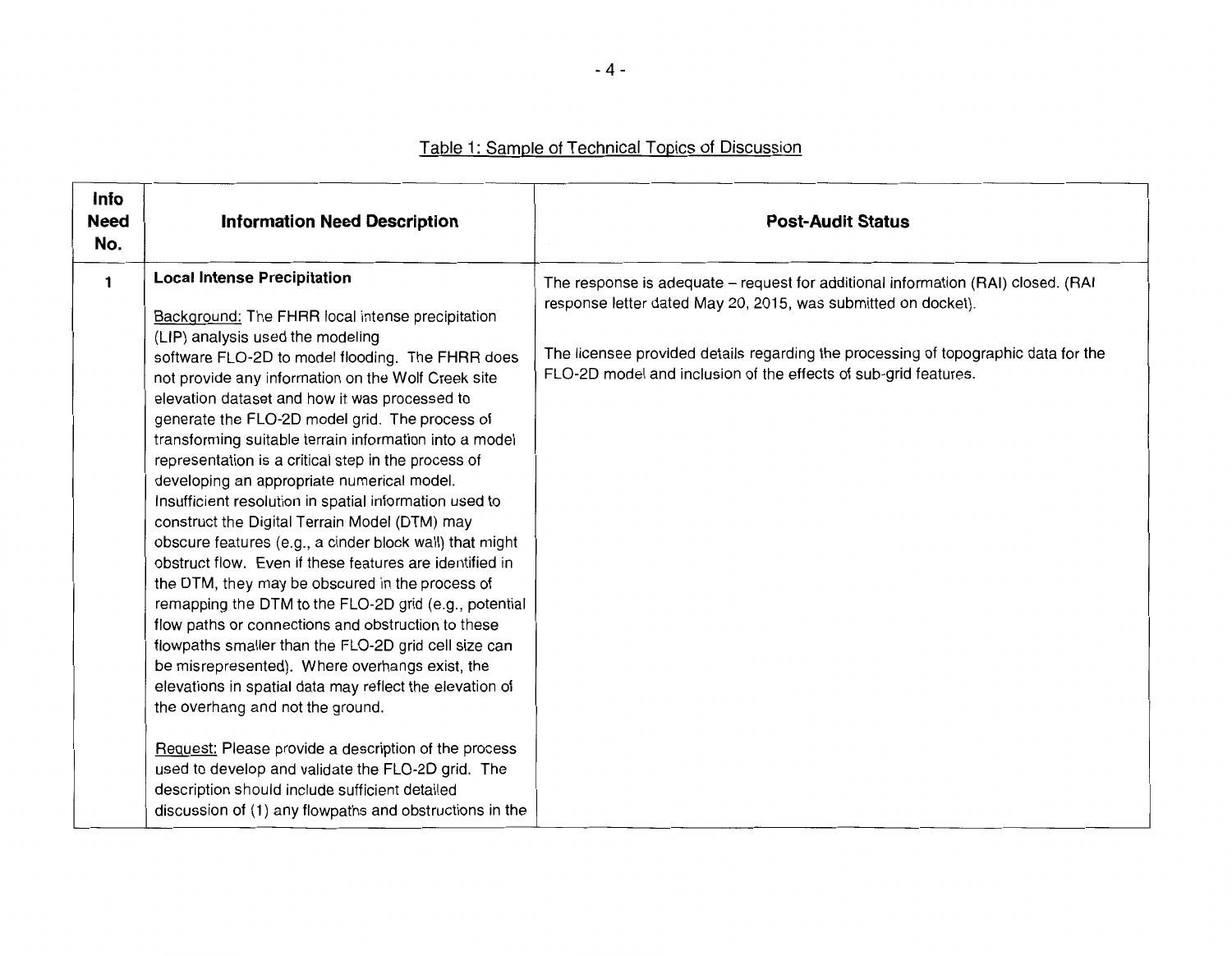| <b>Info</b><br><b>Need</b><br>No. | <b>Information Need Description</b>                                                                                                                                                                                                                                                                                                                                                                                                                                                                                                                                                                                                                                                                                                                                                                                | <b>Post-Audit Status</b>                                                                                                                                                                                                                                                                                                                  |
|-----------------------------------|--------------------------------------------------------------------------------------------------------------------------------------------------------------------------------------------------------------------------------------------------------------------------------------------------------------------------------------------------------------------------------------------------------------------------------------------------------------------------------------------------------------------------------------------------------------------------------------------------------------------------------------------------------------------------------------------------------------------------------------------------------------------------------------------------------------------|-------------------------------------------------------------------------------------------------------------------------------------------------------------------------------------------------------------------------------------------------------------------------------------------------------------------------------------------|
|                                   | validation process that are not represented in the<br>FLO-2D grid, and (2) all available data that were used<br>to identify and implement critical flowpaths in the FLO-<br>2D model.                                                                                                                                                                                                                                                                                                                                                                                                                                                                                                                                                                                                                              |                                                                                                                                                                                                                                                                                                                                           |
| $\mathbf{2}$                      | <b>Local Intense Precipitation</b><br>Background: The FHRR description of the FLO-2D<br>analyses of LIP flooding does not provide the required<br>technical information on how buildings are<br>incorporated into the model. There are several ways<br>in which buildings can be incorporated in a FLO-2D<br>model. The choice of representation of features in the<br>model setup can significantly affect the magnitude<br>and direction of precipitation that runs off the building<br>roofs. Technical discussion and documentation of the<br>model representation and setup is required to<br>complete the review.<br>Request: Provide clarification on how buildings and<br>other permanent structures are<br>accounted for in the DTM dataset and how their<br>elevations are assigned in the FLO-2D model. | The response is adequate - RAI closed. (RAI response letter dated May 20, 2015, was<br>submitted on docket).<br>The licensee's response included details about how buildings and other permanent<br>structures were accounted for in the FLO-2D model.                                                                                    |
| 4                                 | <b>Local Intense Precipitation</b><br>Background: The Wolf Creek FHRR does not provide<br>a clear indication of whether the 6-hr LIP depth<br>corresponds to a 1-mi <sup>2</sup> or a 10-mi <sup>2</sup> area. Also, the<br>FHRR does not include the precipitation depth-<br>duration curve for the LIP event.                                                                                                                                                                                                                                                                                                                                                                                                                                                                                                    | The response is adequate - RAI closed. (RAI response letter dated May 20, 2015,<br>was submitted on docket).<br>The licensee's response included detailed clarifications on the LIP analysis using HMR<br>and explained the process followed to determine the 1-mi <sup>2</sup> and 10-mi <sup>2</sup> area<br>precipitation intensities. |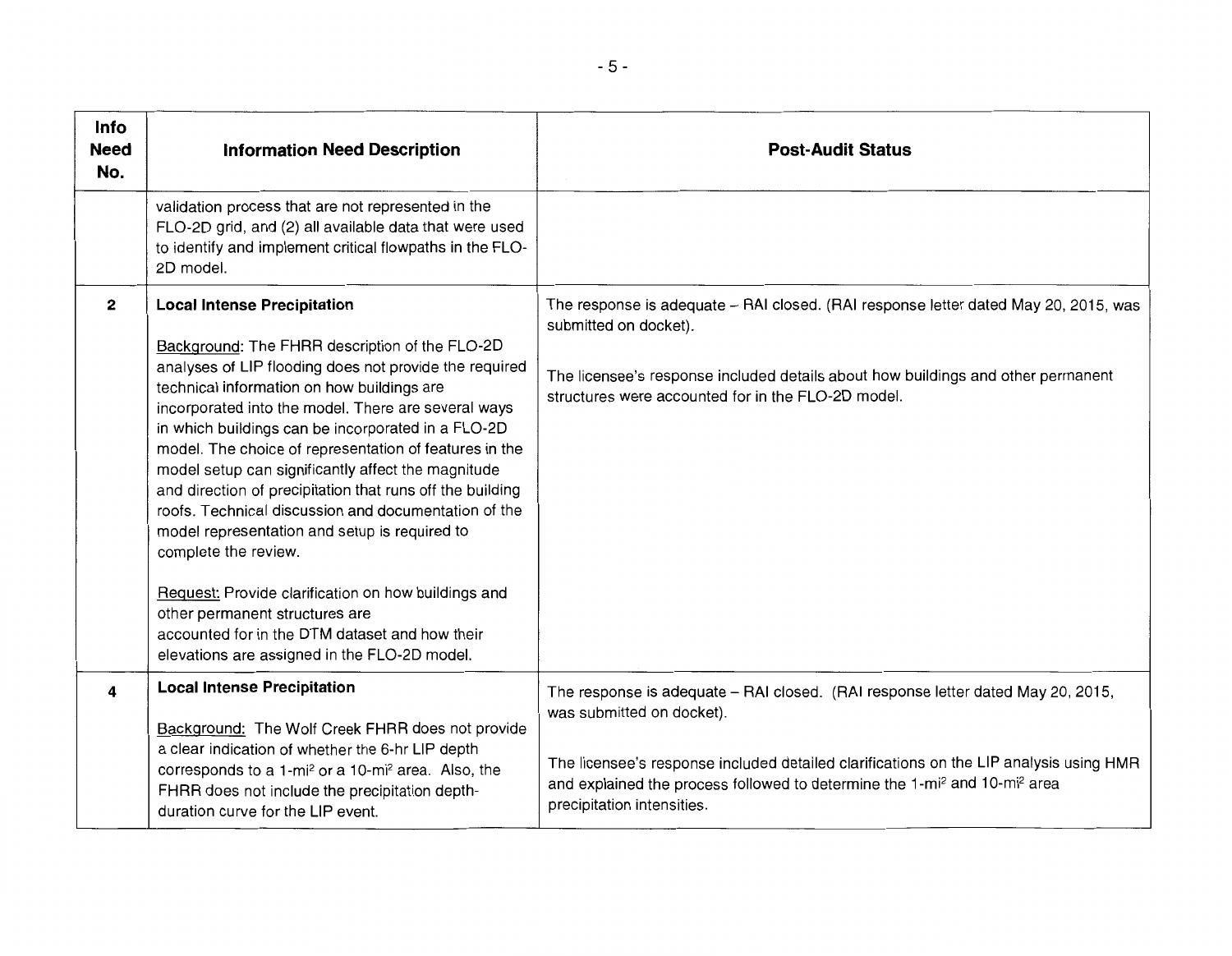| <b>Info</b><br><b>Need</b><br>No. | <b>Information Need Description</b>                                                                                                                                                                                                                                                                                                     | <b>Post-Audit Status</b>                                                                                                                                                                                                                                                                                                                                                                                                                                                                                                                                                                                                              |
|-----------------------------------|-----------------------------------------------------------------------------------------------------------------------------------------------------------------------------------------------------------------------------------------------------------------------------------------------------------------------------------------|---------------------------------------------------------------------------------------------------------------------------------------------------------------------------------------------------------------------------------------------------------------------------------------------------------------------------------------------------------------------------------------------------------------------------------------------------------------------------------------------------------------------------------------------------------------------------------------------------------------------------------------|
|                                   | Request: Please provide clarification on how the 6-<br>hour, 1-mi <sup>2</sup> PMP depth was estimated and provide the<br>precipitation depth-duration curve used for the LIP<br>flood analysis.                                                                                                                                        |                                                                                                                                                                                                                                                                                                                                                                                                                                                                                                                                                                                                                                       |
| 5                                 | <b>Local Intense Precipitation</b><br>Background: The Wolf Creek FHRR states that the<br>vehicle barrier system (VBS) used in the reevaluation<br>analysis used the configuration from February 2013<br>and that changes to site layout have occurred since.<br>Changes in configuration of the VBS could affect the<br>flood analysis. | The NRC staff evaluated the revised FLO-2D analysis for the changes in the site<br>layout. Changes in the revised FLO-2D analysis include changes in VBS<br>configuration; changes in roof elevations; addition of new buildings, trailers, and Sea-<br>Vans; and changes in elevation from regrading in essential service water systems<br>intake area and adjacent to the Control Building, Building roof elevations were<br>assigned to allow overflow from one roof to another. Nailer strips on building roofs in<br>powerblock area were implemented in the model.                                                              |
|                                   | Request: Please describe any changes to the VBS<br>since February 2013. Also, provide a technical<br>description of the process followed to incorporate<br>these changes in the LIP flood analysis. Caution: treat<br>appropriately any security-related information in your<br>response.                                               | November 10, 2015 Audit Outcome: Wolf Creek verified that this was complete list of<br>changes and provided clarification and details of the revised FLO-2D analysis.<br>However, the docketed response to the original RAI-5 is outdated and should be<br>updated with the revisions as described in the revised FLO-2D analysis. In addition,<br>the FLO-2D model files and several clear figures depicting the revised site layout are<br>needed to support the staff's FHRR review.                                                                                                                                               |
|                                   |                                                                                                                                                                                                                                                                                                                                         | Revised Request: Provide an updated response to RAI-5 that describes the changes<br>in the site layout and LIP flood analysis as presented in the revised FHRR. Please<br>provide the FLO-2D model input and output files for the revised LIP analysis, as well<br>as publication-quality files (≥300 dpi, jpg or png format) of Figures 2-1 and 2-2 from<br>Calculation No. 14-5262-F-02. Caution: treat appropriately any security-related<br>information in your response. Please include the following items in the description:<br>1. whether the FLO-2D grid cell size changed<br>2. differences in elevation in regraded areas |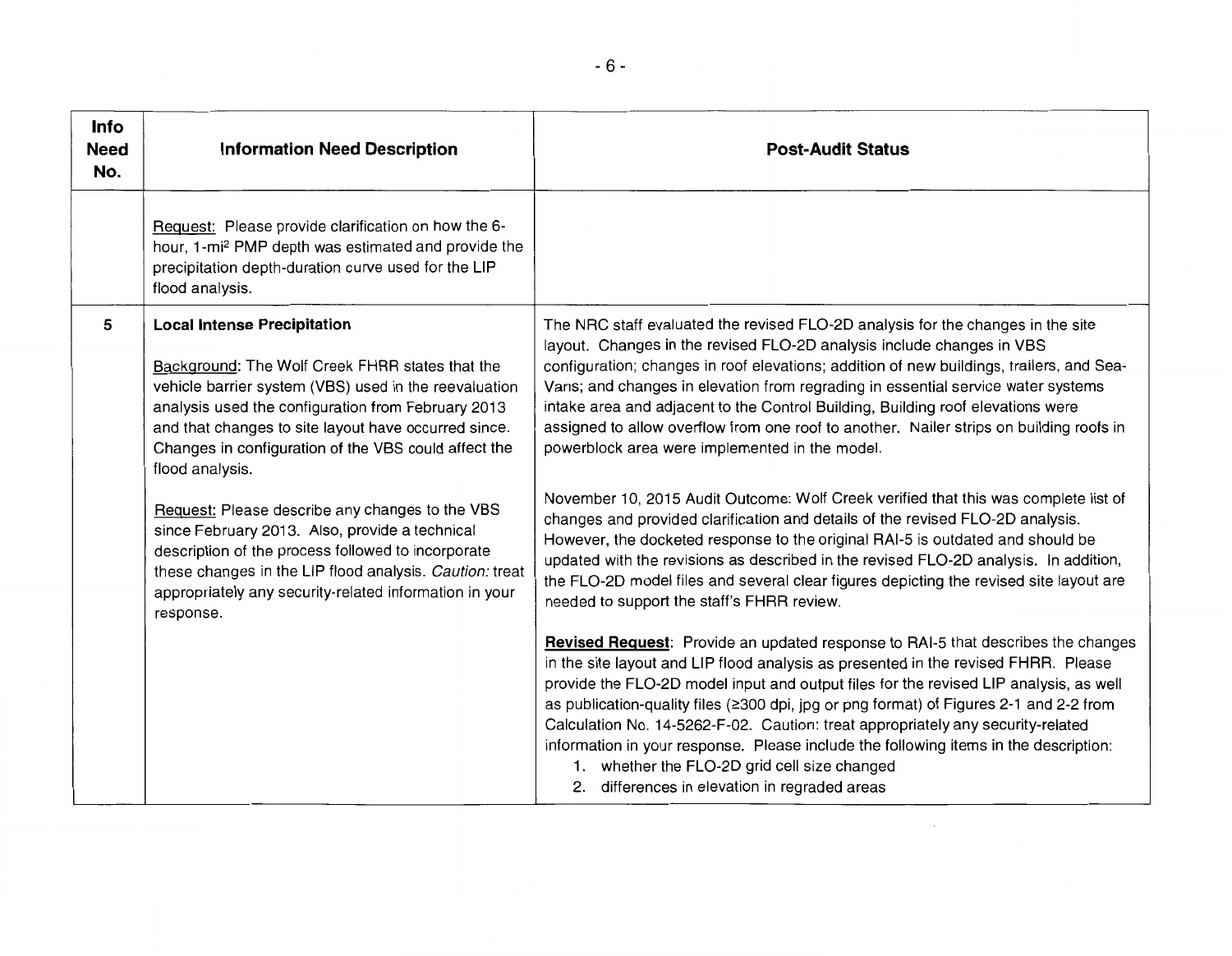| Info<br><b>Need</b><br>No. | <b>Information Need Description</b>                                                                                                                                                                                                                                                                                                                                                                                                                                                                                                                                                                                                                                                                                                                                                                                                                            | <b>Post-Audit Status</b>                                                                                                                                                                                                                                                                                                                                                                                                                                                                                                                                                                                                                                                                                                                                                                                                                                                                                                                                                                                                                                                                |
|----------------------------|----------------------------------------------------------------------------------------------------------------------------------------------------------------------------------------------------------------------------------------------------------------------------------------------------------------------------------------------------------------------------------------------------------------------------------------------------------------------------------------------------------------------------------------------------------------------------------------------------------------------------------------------------------------------------------------------------------------------------------------------------------------------------------------------------------------------------------------------------------------|-----------------------------------------------------------------------------------------------------------------------------------------------------------------------------------------------------------------------------------------------------------------------------------------------------------------------------------------------------------------------------------------------------------------------------------------------------------------------------------------------------------------------------------------------------------------------------------------------------------------------------------------------------------------------------------------------------------------------------------------------------------------------------------------------------------------------------------------------------------------------------------------------------------------------------------------------------------------------------------------------------------------------------------------------------------------------------------------|
|                            |                                                                                                                                                                                                                                                                                                                                                                                                                                                                                                                                                                                                                                                                                                                                                                                                                                                                | the relative elevations of buildings in the powerblock area that allow overflow<br>З.<br>from one roof to another<br>4. whether there are potential gaps within the nailer strips along certain roof<br>edges, and whether any walkdown was conducted to verify the condition of the<br>nailer strips<br>5. differences in predicted water-surface elevations in the regraded areas and<br>their effects on safety-related structures, systems and components.                                                                                                                                                                                                                                                                                                                                                                                                                                                                                                                                                                                                                          |
|                            |                                                                                                                                                                                                                                                                                                                                                                                                                                                                                                                                                                                                                                                                                                                                                                                                                                                                | Following the December 16, 2015, discussion, the NRC requested the licensee to<br>provide the updated response on the docket and that would complete the information<br>needs from the licensee. The licensee provided the updated response in a letter dated<br>February 23, 2016 (ADAMS Accession No. ML16061A256).                                                                                                                                                                                                                                                                                                                                                                                                                                                                                                                                                                                                                                                                                                                                                                   |
| 6                          | <b>Local Intense Precipitation</b><br>Background: The Wolf Creek FHRR does not<br>describe how precipitation runoff from building roofs<br>was configured in the FLO-2D model. The NRC<br>staff's review of the licensee's calculation packages in<br>the NRC Library provided some FLO-2D model<br>implementation details. The NRC staff confirmed that<br>the licensee's FLO-2D model files are consistent with<br>the description in the calculation packages. The staff<br>noted that American National Standards<br>Institute/American Nuclear Society (ANSI/ANS)-2.8-<br>1992, Section 11.4 recommends that building runoff<br>used in the LIP flood assessment allow evaluation of<br>worst case roof drainage. This evaluation includes<br>analysis of alternative points of roof drainage to<br>maximize flood elevation adjacent to points of access | The RAI response provided on May 20, 2015, was adequate with respect to the<br>licensee's original LIP analysis, but building roofs were treated differently in the revised<br>LIP analysis. The response should be updated with respect to the revised LIP<br>analysis.<br>The licensee's response provided descriptions of the process followed to evaluate the<br>"worst-case" roof drainage effects using the ANSI/ANS guidance (ANSI/ANS-2.8-1992,<br>Section 11.4). In accordance with this guidance, the licensee's analysis assumed that<br>all roof drainage systems were blocked (i.e., flow through downspouts were not<br>credited).<br>Revised Request: Provide an updated response to RAI-6 that addresses the<br>revisions to the LIP analysis.<br>Following the December 16, 2015, discussion, the NRC requested the licensee to<br>provide the updated response on the docket and that would complete the information<br>needs from the licensee. The licensee provided the updated response in a letter dated<br>February 23, 2016 (ADAMS Accession No. ML16061A256). |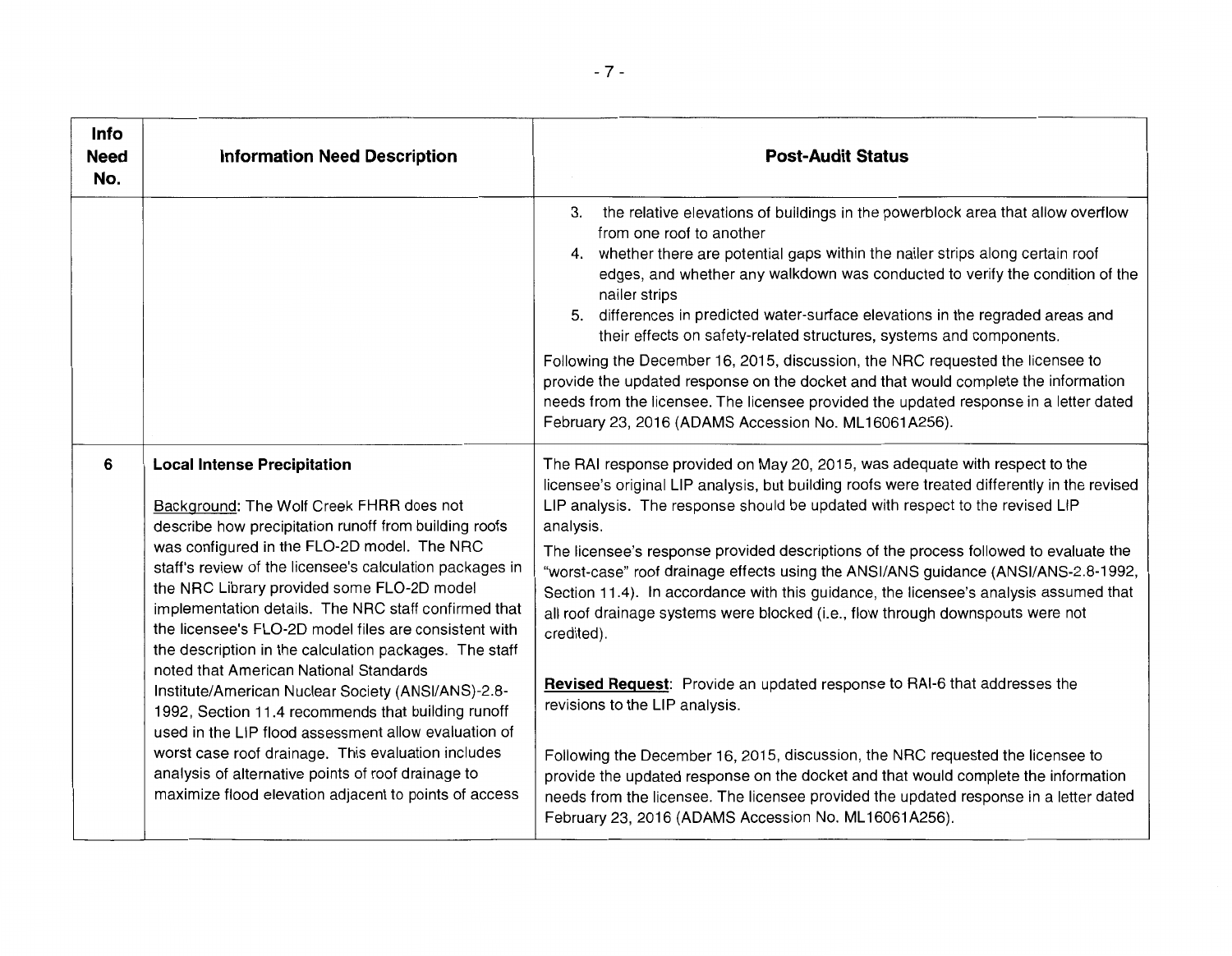| Info<br><b>Need</b><br>No. | <b>Information Need Description</b>                                                                                                                                                                                                                                                                                                                                                                                                                                                                            | <b>Post-Audit Status</b>                                                                                                                                                                                                                                                                                                                                                                                                                                                                                                                                                                                                                                                                                                                                                                                                                                          |
|----------------------------|----------------------------------------------------------------------------------------------------------------------------------------------------------------------------------------------------------------------------------------------------------------------------------------------------------------------------------------------------------------------------------------------------------------------------------------------------------------------------------------------------------------|-------------------------------------------------------------------------------------------------------------------------------------------------------------------------------------------------------------------------------------------------------------------------------------------------------------------------------------------------------------------------------------------------------------------------------------------------------------------------------------------------------------------------------------------------------------------------------------------------------------------------------------------------------------------------------------------------------------------------------------------------------------------------------------------------------------------------------------------------------------------|
|                            | and egress at safety-related structures, systems and<br>components.                                                                                                                                                                                                                                                                                                                                                                                                                                            |                                                                                                                                                                                                                                                                                                                                                                                                                                                                                                                                                                                                                                                                                                                                                                                                                                                                   |
|                            | Request: Please describe how drainage from facility<br>roofs as represented in FLO-2D analyses is<br>consistent with the recommendations of ANSI/ANS-<br>2.8-1992, Section 11.4.                                                                                                                                                                                                                                                                                                                               |                                                                                                                                                                                                                                                                                                                                                                                                                                                                                                                                                                                                                                                                                                                                                                                                                                                                   |
| 7                          | <b>Local Intense Precipitation</b><br>Background: The values of Manning's roughness<br>coefficients chosen to represent surface<br>characteristics can significantly affect flow depths.<br>The licensee used the lower end of the range of<br>Manning's roughness coefficient values in the FLO-2D<br>analyses.<br>Request: Please provide justification for choosing<br>Manning's roughness coefficient values at the lower<br>end of the range which can result in lower flood water<br>surface elevations. | The staff reviewed the licensee's revised FLO-2D calculation, which included a<br>number of changes in surface characteristics of the site. For example, several grassy<br>areas were converted to gravel, which would have a different range of Manning's<br>roughness coefficient values.<br>November 10, 2015 Audit Outcome: The licensee described the locations where land<br>use changes had occurred. The licensee discussed assignment of land use<br>categories and Manning's roughness coefficient values where changes occurred:<br>categories were reassigned to an appropriate existing category, and the Manning's<br>roughness coefficient for that existing category was used. The response should be<br>updated with respect to the revised LIP analysis, and should include a map showing<br>the changes in land use (surface characteristics). |
|                            |                                                                                                                                                                                                                                                                                                                                                                                                                                                                                                                | <b>Revised Request:</b> Provide an updated response to RAI-7 that describes any change<br>to selection of Manning's roughness coefficient values related to the land use changes<br>described in the revised FHRR. Provide a publication quality file (≥300 dpi, jpg or png<br>format) of Figure 4-1 from Calculation No. 14-5262-F-02.                                                                                                                                                                                                                                                                                                                                                                                                                                                                                                                           |
|                            |                                                                                                                                                                                                                                                                                                                                                                                                                                                                                                                | Following the December 16, 2015, discussion, the NRC requested the licensee to<br>provide the updated response on the docket and that would complete the information                                                                                                                                                                                                                                                                                                                                                                                                                                                                                                                                                                                                                                                                                              |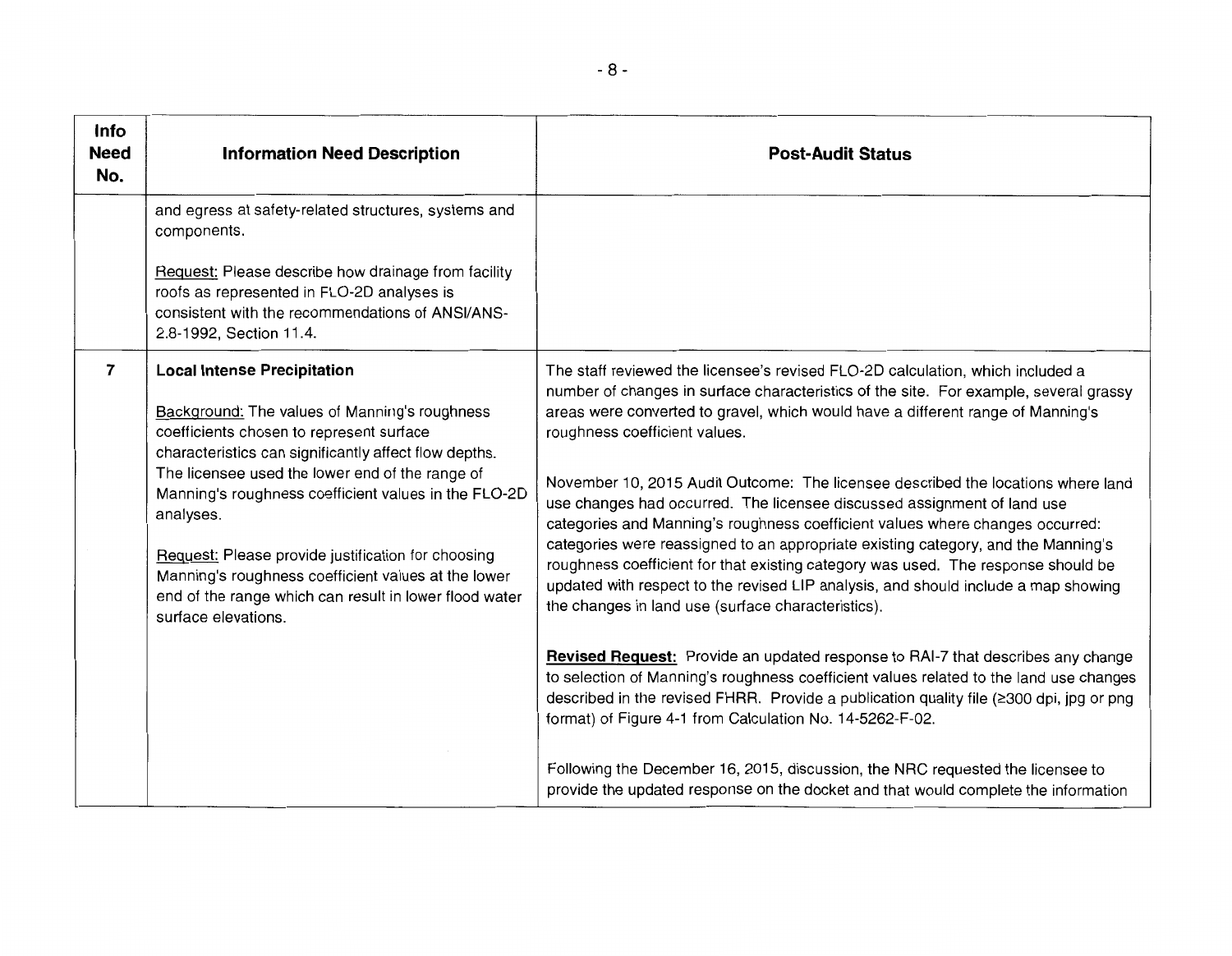| Info<br><b>Need</b><br>No. | <b>Information Need Description</b>                                                                                                                                                                                                                                                                                                                                                                                                                                           | <b>Post-Audit Status</b>                                                                                                                                                                                                                                                                                                                                                                                                                                                                                                                                                                                                                                                                                                                                                                                                                                                                                                                                                                                                                |
|----------------------------|-------------------------------------------------------------------------------------------------------------------------------------------------------------------------------------------------------------------------------------------------------------------------------------------------------------------------------------------------------------------------------------------------------------------------------------------------------------------------------|-----------------------------------------------------------------------------------------------------------------------------------------------------------------------------------------------------------------------------------------------------------------------------------------------------------------------------------------------------------------------------------------------------------------------------------------------------------------------------------------------------------------------------------------------------------------------------------------------------------------------------------------------------------------------------------------------------------------------------------------------------------------------------------------------------------------------------------------------------------------------------------------------------------------------------------------------------------------------------------------------------------------------------------------|
|                            |                                                                                                                                                                                                                                                                                                                                                                                                                                                                               | needs from the licensee. The licensee provided the updated response in a letter dated<br>February 23, 2016 (ADAMS Accession No. ML16061A256).                                                                                                                                                                                                                                                                                                                                                                                                                                                                                                                                                                                                                                                                                                                                                                                                                                                                                           |
| 8                          | <b>Local Intense Precipitation</b><br>Background: The infiltration rates used during a<br>precipitation event can significantly reduce the<br>amount of runoff and therefore result in reduced flow<br>depths. The FHRR used the Soil Conservation<br>Service Curve Number method to estimate infiltration<br>losses for the FLO-2D analyses.<br>Request: Please provide a justification for accounting<br>for infiltration losses during a<br>high-intensity, extreme storm. | The NRC staff reviewed the licensee's revised FLO-2D calculation, which included a<br>number of changes in surface characteristics of the site.<br>November 10, 2015 Audit Outcome: The licensee described the locations where land<br>use changes had occurred. The licensee discussed reassignment of land use<br>categories to an appropriate existing category, and using the infiltration rate for that<br>existing category. The response should be updated with respect to the revised LIP<br>analysis.<br>Revised Request: Provide an updated response to RAI-8 that describes any change<br>to selection of infiltration loss rates related to the land use changes described in the<br>revised FHRR.<br>Following the December 16, 2015, discussion, the NRC requested the licensee to<br>provide the updated response on the docket and that would complete the information<br>needs from the licensee. The licensee provided the updated response in a letter dated<br>February 23, 2016 (ADAMS Accession No. ML16061A256). |
| 9                          | <b>Local Intense Precipitation</b><br>Background: The Wolf Creek FHRR does not provide<br>the locations of openings and<br>penetrations for safety-related buildings and other<br>plant components listed in FHRR Tables 3-1, 3-2, and<br>3-3. Because flow depths during the LIP event vary<br>across the site, this information is needed to                                                                                                                                | The RAI response provided on May 20, 2015, was adequate with respect to the<br>licensee's original LIP analysis; however, the site layout changes resulted in<br>differences in the reevaluated LIP flow depths, and the staff could not determine<br>whether the grid cell locations for the revised LIP analysis would be the same as for<br>the original LIP analysis. The revised FHRR did not include the locations of openings<br>and penetrations for safety-related buildings and other plant components listed in<br>Tables 3-1, 3-2, and 3-3.                                                                                                                                                                                                                                                                                                                                                                                                                                                                                 |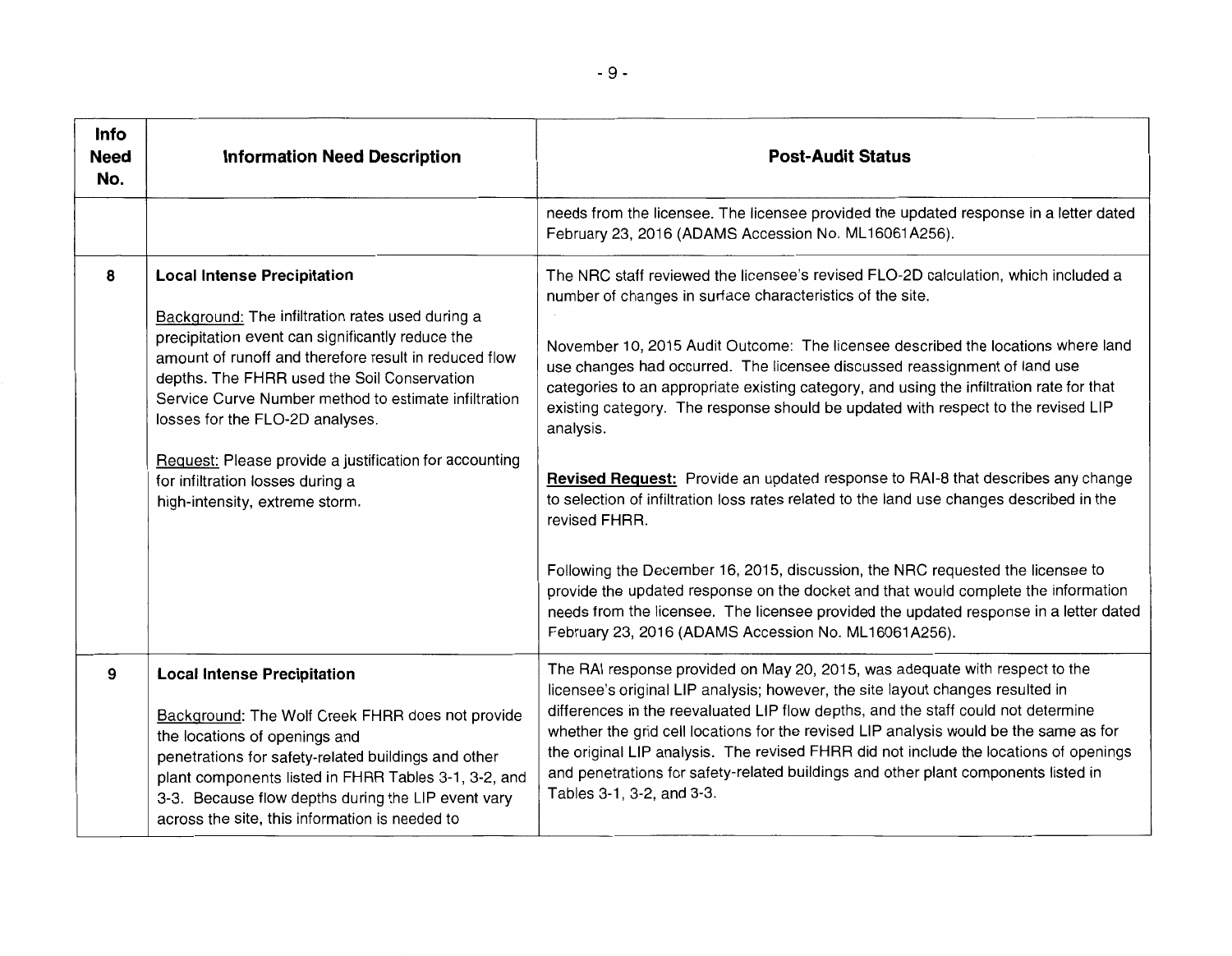| Info<br><b>Need</b><br>No. | <b>Information Need Description</b>                                                                                                                                                                                                                                                               | <b>Post-Audit Status</b>                                                                                                                                                                                                                                                                                                                                                                                                                                                                                                                                                                                                                                                                                                                                                                                                                                                                                                                                                                                                                                                                                                                                                                                                                                                                                                     |
|----------------------------|---------------------------------------------------------------------------------------------------------------------------------------------------------------------------------------------------------------------------------------------------------------------------------------------------|------------------------------------------------------------------------------------------------------------------------------------------------------------------------------------------------------------------------------------------------------------------------------------------------------------------------------------------------------------------------------------------------------------------------------------------------------------------------------------------------------------------------------------------------------------------------------------------------------------------------------------------------------------------------------------------------------------------------------------------------------------------------------------------------------------------------------------------------------------------------------------------------------------------------------------------------------------------------------------------------------------------------------------------------------------------------------------------------------------------------------------------------------------------------------------------------------------------------------------------------------------------------------------------------------------------------------|
|                            | determine whether the reevaluated flood is bounded<br>by the current design basis (CDB) at these locations.<br>Request: Please provide FLO-2D model grid cell<br>identifications from which the model results were<br>extracted and processed to produce Tables 3-1, 3-2,<br>and 3-3 in the FHRR. | November 10, 2015 Audit Outcome: The licensee noted that the locations (FLO-2D<br>grid cell numbers) were provided in Appendix B of Calculation No. 14-5262-F-02, but<br>not in the FHRR. The licensee also noted that some locations had changed with the<br>revised site layout. The staff found that the results tables in Calculation No. 14-5262-<br>F-02 provided additional information about critical locations related to new buildings<br>and modified surface elevations that was not in the FHRR. This information is needed<br>to document the staff's review of the revised LIP analysis.<br>Revised Request: Please provide an updated response to RAI-9 that includes Tables<br>7-1 and 7-2 from Calculation No. 14-5262-F-02, with additional columns for structure<br>description and grid cell number. For locations that have multiple grid cells associated<br>with them (e.g., item numbers 30-36 in Table 7-2 of Calculation No. 14-5262-F-02),<br>provide all grid cell numbers associated with the location. Provide a publication-quality<br>file (≥300 dpi, jpg or png format) of Figure 4-3 from Calculation No. 14-5262-F-02. It is<br>not necessary to revise Tables 9-1, 9-2, and 9-3 from the May 20, 2015, response in<br>addition to Tables 7-1 and 7-2 from Calculation No. 14-5262-F-02. |
|                            |                                                                                                                                                                                                                                                                                                   | Following the December 16, 2015, discussion, the NRC requested the licensee to<br>provide the updated response on the docket and that would complete the information<br>needs from the licensee. The licensee provided the updated response in a letter dated<br>February 23, 2016 (ADAMS Accession No. ML16061A256).                                                                                                                                                                                                                                                                                                                                                                                                                                                                                                                                                                                                                                                                                                                                                                                                                                                                                                                                                                                                        |
| 10                         | Hazard Input for the Integrated Assessment -<br><b>Flood Event Duration Parameters</b>                                                                                                                                                                                                            | Revised Request: Please provide an updated response to RAI 10 since the original<br>RAI response is based on the LIP FLO-2D simulation results which were subsequently<br>updated as stated in the revised FHRR.                                                                                                                                                                                                                                                                                                                                                                                                                                                                                                                                                                                                                                                                                                                                                                                                                                                                                                                                                                                                                                                                                                             |
|                            | Background: Enclosure 2 of the 50.54(f) letter<br>requests the licensee to perform an integrated<br>assessment of the plant's response to the reevaluated<br>hazard if the reevaluated flood hazard is not bounded                                                                                | The NRC staff has determined that the analysis has changed because of the revised<br>FLO-2D and the revised RAI response that reflects the changes needs to be submitted<br>on the docket.                                                                                                                                                                                                                                                                                                                                                                                                                                                                                                                                                                                                                                                                                                                                                                                                                                                                                                                                                                                                                                                                                                                                   |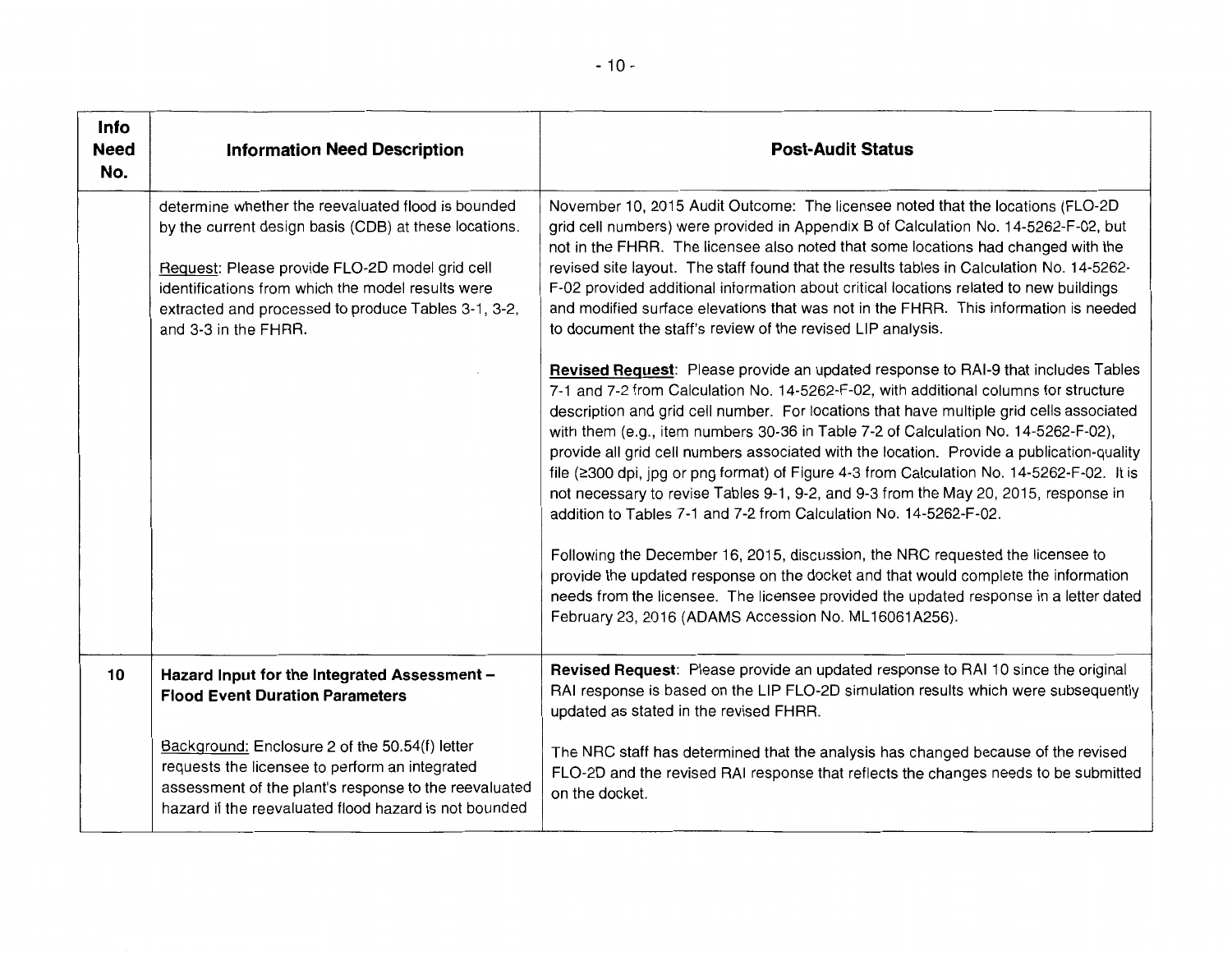| Info<br><b>Need</b><br>No. | <b>Information Need Description</b>                                                                                                                                                                                                                                                                                                                                                                                                                                                                                                                                                                                                                                                                                                                                                                                                                                                                                                                                                                                                                | <b>Post-Audit Status</b>                                                                                                                                                                                                                                                                                              |
|----------------------------|----------------------------------------------------------------------------------------------------------------------------------------------------------------------------------------------------------------------------------------------------------------------------------------------------------------------------------------------------------------------------------------------------------------------------------------------------------------------------------------------------------------------------------------------------------------------------------------------------------------------------------------------------------------------------------------------------------------------------------------------------------------------------------------------------------------------------------------------------------------------------------------------------------------------------------------------------------------------------------------------------------------------------------------------------|-----------------------------------------------------------------------------------------------------------------------------------------------------------------------------------------------------------------------------------------------------------------------------------------------------------------------|
|                            | by the CDB. The FHRR does not clearly describe<br>effects of the selected flood scenarios that are<br>proposed to be considered in the integrated<br>assessment.                                                                                                                                                                                                                                                                                                                                                                                                                                                                                                                                                                                                                                                                                                                                                                                                                                                                                   | Following the December 16, 2015, discussion, the NRC requested the licensee to<br>provide the updated response on the docket and that would complete the information<br>needs from the licensee. The licensee provided the updated response in a letter dated<br>February 23, 2016 (ADAMS Accession No. ML16061A256). |
|                            | Request: Please provide the applicable flood event<br>duration parameters (see definition and Figure 6 of<br>the NRC interim staff guidance document JLD-ISG-<br>2012-05, "Guidance for Performing an Integrated<br>Assessment," November 2012 (ADAMS Accession<br>No. ML12311A214), associated with mechanisms that<br>trigger an integrated assessment using the results of<br>the flood hazard reevaluation. This includes (as<br>applicable) the warning time the site will have to<br>prepare for the event (e.g., the time between<br>notification of an impending flood event and arrival of<br>floodwaters on site) and the period of time the site is<br>inundated for the mechanisms that are not bounded<br>by the CDB. Also, please provide the basis or source<br>of information for the flood event duration, which may<br>include a description of relevant forecasting methods<br>(e.g., products from local, regional, or national<br>weather forecasting centers) and/or timing information<br>derived from the hazard analysis. |                                                                                                                                                                                                                                                                                                                       |
| 11                         | Hazard Input for the Integrated Assessment -<br><b>Flood Height and Associated</b><br><b>Effects</b>                                                                                                                                                                                                                                                                                                                                                                                                                                                                                                                                                                                                                                                                                                                                                                                                                                                                                                                                               | Revised Request: Please provide an updated response to RAI 11 since the original<br>RAI response is based on the LIP FLO-2D simulation results which were subsequently<br>updated as stated in the revised FHRR.                                                                                                      |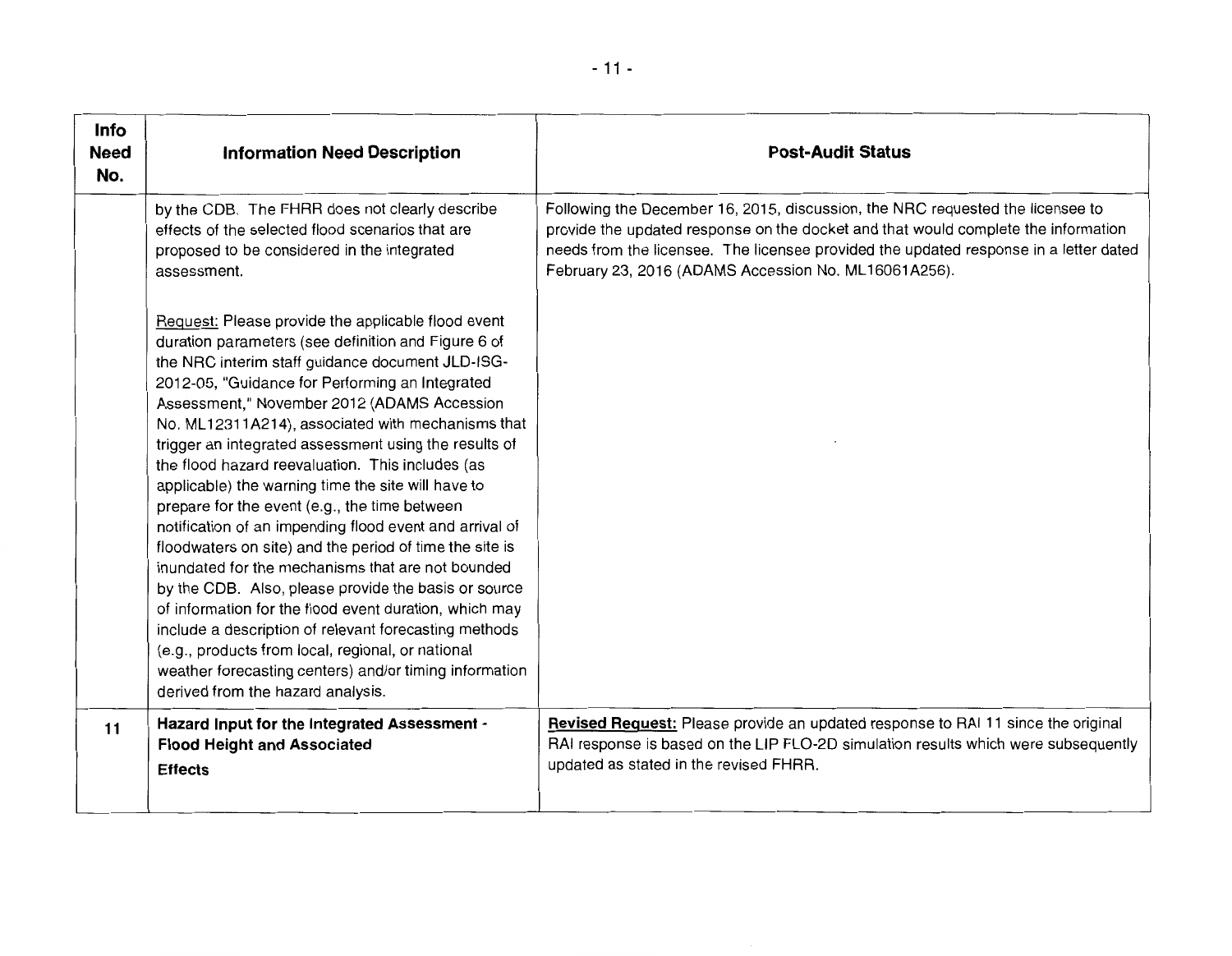| <b>Info</b><br><b>Need</b><br>No. | <b>Information Need Description</b>                                                                                                                                                                                                                                                                                                                                                                                                                                                                                                                                                                                                                                                                                                                                                                                                                                                                                                                                           | <b>Post-Audit Status</b>                                                                                                                                                                                                                                                                                                                                                                                                                                                                    |
|-----------------------------------|-------------------------------------------------------------------------------------------------------------------------------------------------------------------------------------------------------------------------------------------------------------------------------------------------------------------------------------------------------------------------------------------------------------------------------------------------------------------------------------------------------------------------------------------------------------------------------------------------------------------------------------------------------------------------------------------------------------------------------------------------------------------------------------------------------------------------------------------------------------------------------------------------------------------------------------------------------------------------------|---------------------------------------------------------------------------------------------------------------------------------------------------------------------------------------------------------------------------------------------------------------------------------------------------------------------------------------------------------------------------------------------------------------------------------------------------------------------------------------------|
|                                   | Background: Enclosure 2 of the 50.54(f) letter<br>requests the licensee to perform an integrated<br>assessment of the plant's response to the reevaluated<br>hazard if the flood hazard is not bounded by the CDB.<br>The FHRR does not clearly describe effects of the<br>selected flood scenarios that are proposed to be<br>considered in the integrated assessment.<br>Request: Please provide the flood height and<br>associated effects (as defined in Section 9 of JLD-<br>ISG-2012-05) that are not described in the FHRR for<br>mechanisms that trigger an integrated assessment.<br>This includes the following quantified information for<br>each mechanism (as applicable):<br>wind waves and run-up effects<br>$\bullet$<br>hydrodynamic loading, including debris<br>effects caused by sediment deposition and<br>$\bullet$<br>erosion<br>concurrent site conditions, including adverse<br>weather conditions<br>groundwater ingress<br>other pertinent factors | Staff has determined that the analysis has changed because of the revised FLO-2D<br>and the revised RAI response that reflects the changes needs to be submitted on the<br>docket.<br>Following the December 16, 2015, discussion, the licensee will provide the updated<br>response on the docket and that would complete the information needs from the<br>licensee. The licensee provided the updated response in a letter dated February 23,<br>2016 (ADAMS Accession No. ML16061A256). |
| 12                                | Hazard Input for the Integrated Assessment -<br><b>Comparison of Reevaluated</b><br><b>Flood Hazard with Current Design Basis</b><br>Background: The request for information pursuant to<br>the 50.54(f) letter dated March 12, 2012, provides                                                                                                                                                                                                                                                                                                                                                                                                                                                                                                                                                                                                                                                                                                                                | The licensee indicated in its response that the CDB flood parameters are the same as<br>the CLB parameters. The May 20, 2015, RAI response was adequate.                                                                                                                                                                                                                                                                                                                                    |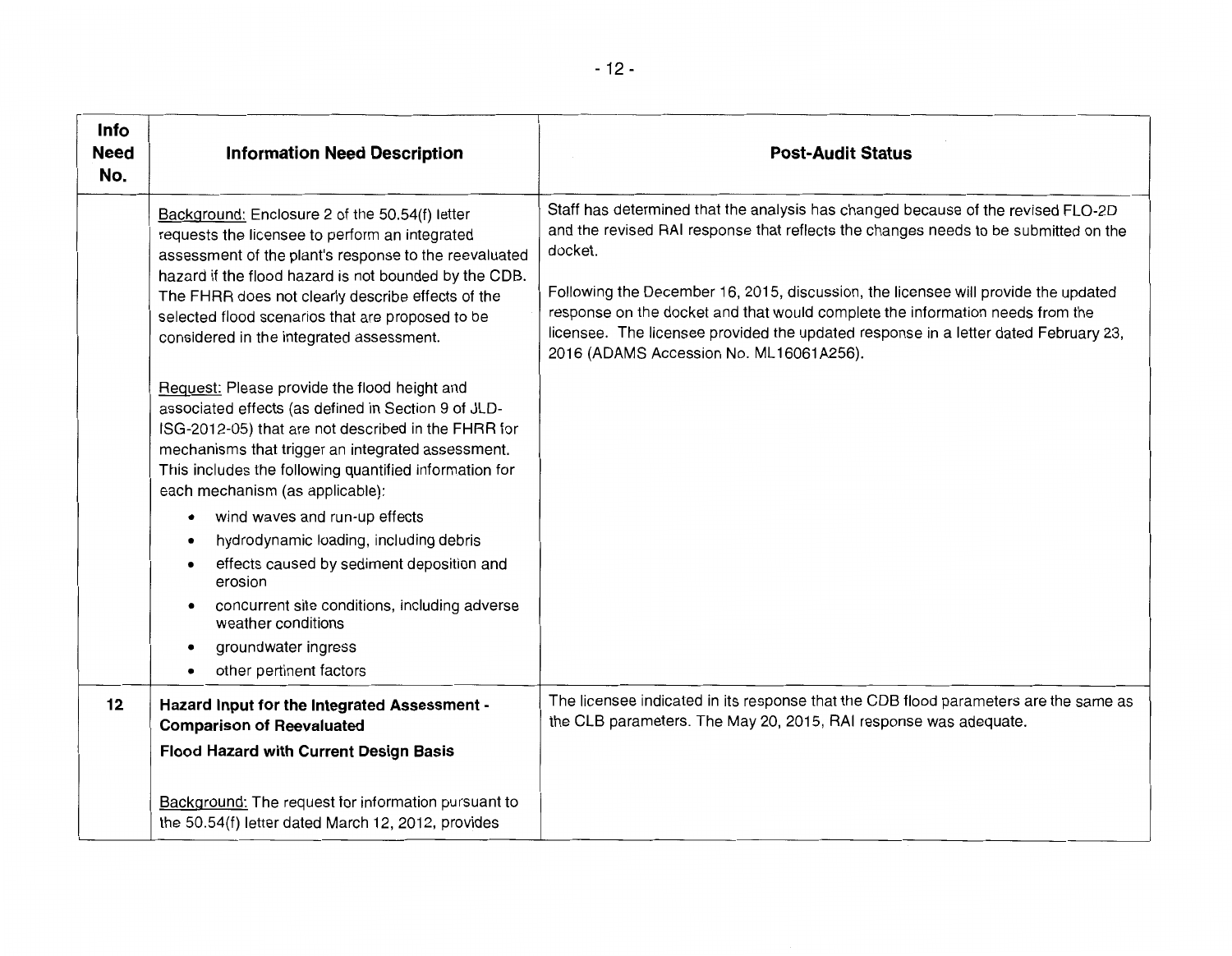| <b>Info</b><br><b>Need</b><br>No. | <b>Information Need Description</b>                                                                                                                                                                                                                                                                                                                                                                                                                                                        | <b>Post-Audit Status</b> |
|-----------------------------------|--------------------------------------------------------------------------------------------------------------------------------------------------------------------------------------------------------------------------------------------------------------------------------------------------------------------------------------------------------------------------------------------------------------------------------------------------------------------------------------------|--------------------------|
|                                   | guidance on the contents of the FHRR. Table 4-3 of<br>the FHRR for Wolf Creek provides a comparison of<br>the reevaluated flood hazards with the current<br>licensing basis (CLB) instead of the CDB.                                                                                                                                                                                                                                                                                      |                          |
|                                   | Request: Please provide clarification for the<br>inconsistencies identified in the FHRR with regard to<br>the comparison of the reevaluated flood hazard to the<br>CDB and submit a revised hazard comparison<br>consistent with the instructions provided in the<br>50.54(f) letter. Provide an update to FHRR Table 4-3<br>that references the CDB and its comparison to the<br>reevaluated flood hazard; provide updated FHRR<br>information that is consistent with the updated table. |                          |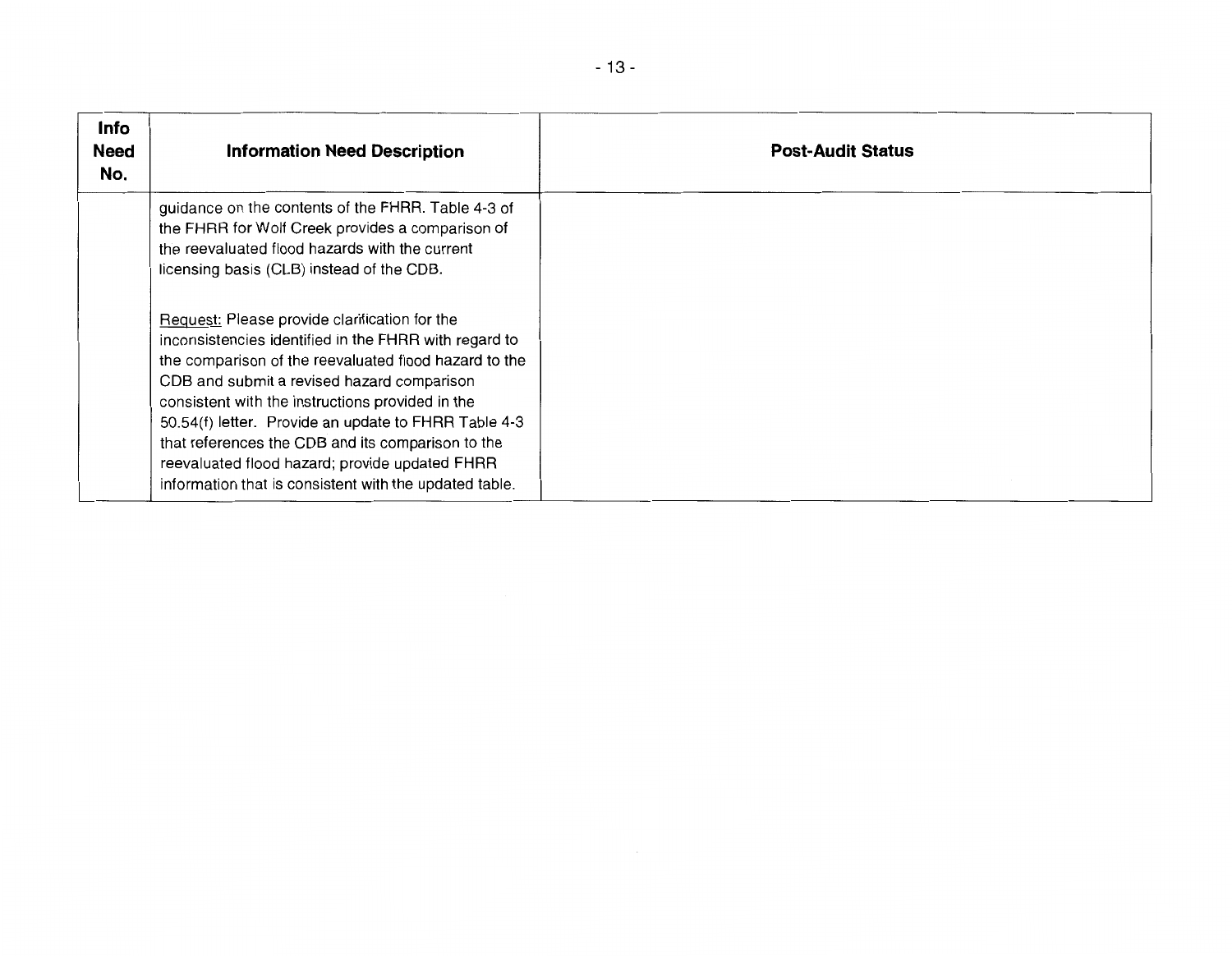#### I. EXIT MEETING/BRIEFING:

On December 18, 2015, the NRC staff closed out the discussion of the technical topics described above. The NRC staff determined that all staff questions were answered, but certain information would need to be provided to complete the documentation of the review. This information is described in Table **1,** and amounts to changes made to the docketed response submitted on May 20, 2015, to staff's original RAl's. Because the licensee made changes to its **FHRR** after the submittal of that response, the staff requested that the licensee update those responses or explain how they were impacted by the changes to the evaluation. The licensee provided the updated response in a letter dated February 23, 2016 (ADAMS Accession No. ML 16061 A256)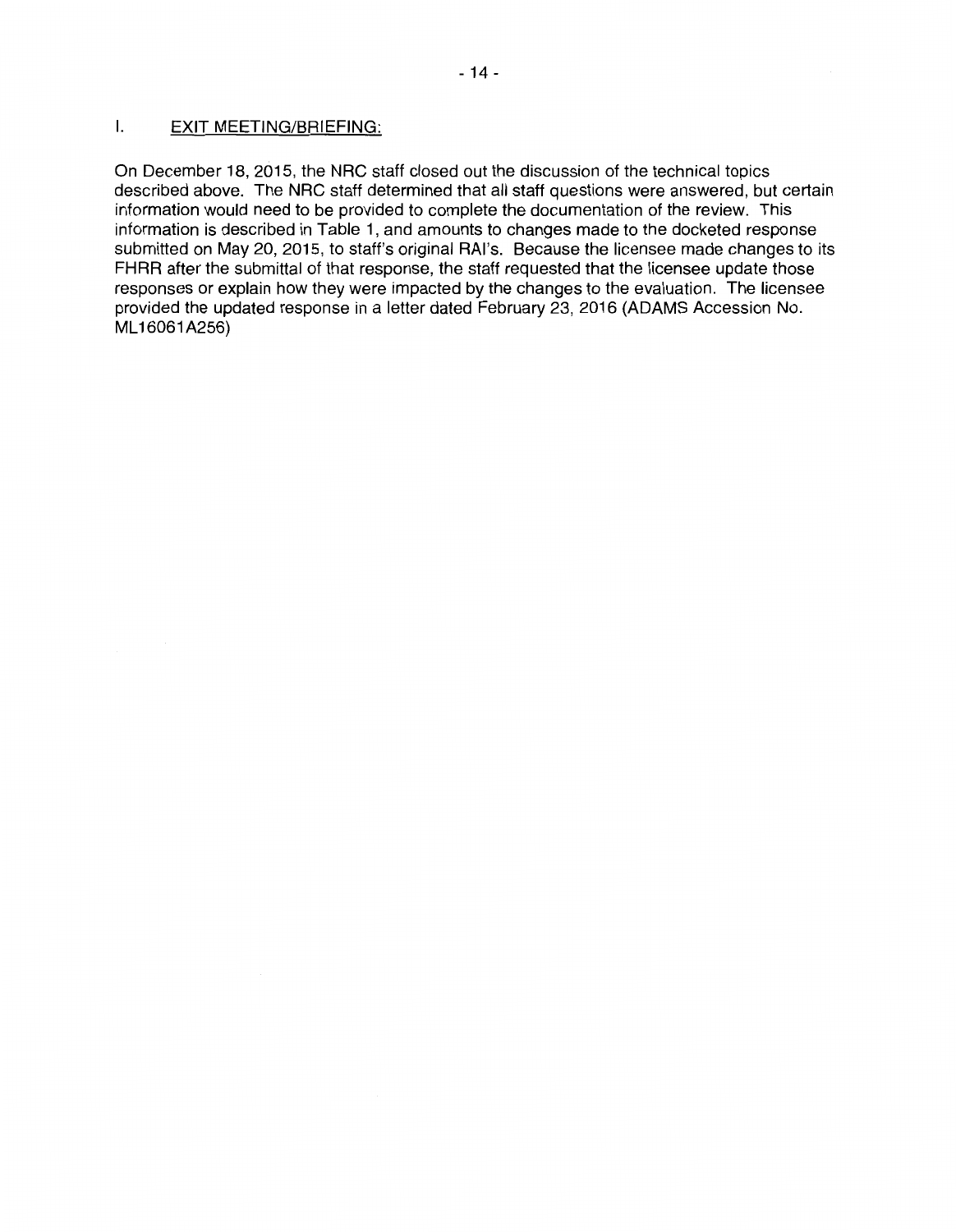# **ATTACHMENT 1**

# Table 1: List of References Reviewed by the NRC

 $\bar{\mathcal{A}}$ 

 $\epsilon$ 

Calculation No. 14-5262-F-02 Local Intense Precipitation FL0-20 Model Refinement Date: 10/12/2015

LIP Floodinq Evaluation FL0-20 Simulation Model Computer Files